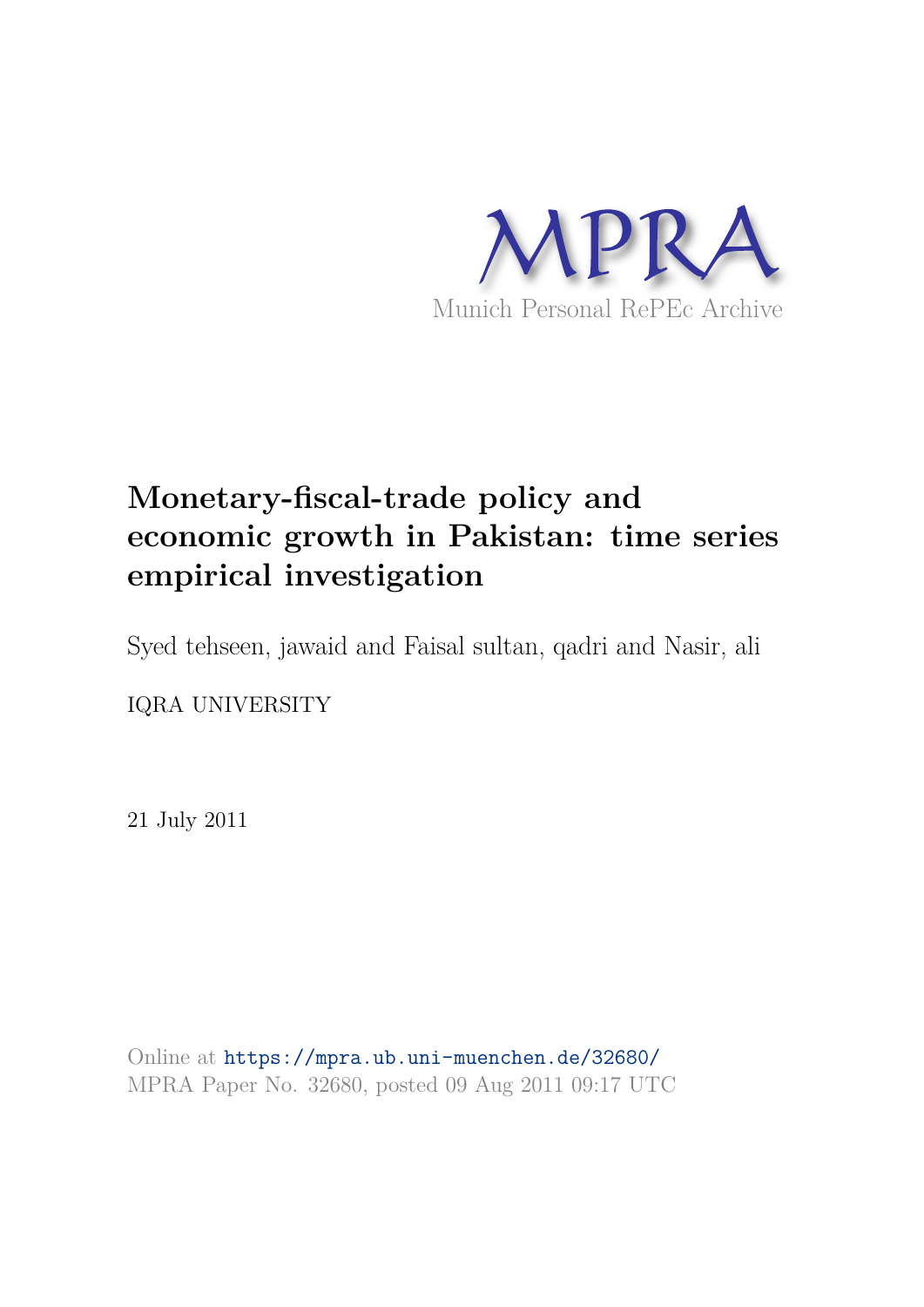# **Monetary-Fiscal-Trade Policy and Economic Growth in Pakistan: Time Series Empirical Investigation<sup>1</sup>**

**Syed Tehseen Jawaid** 

IQRA University, Karachi-75300, Pakistan. Email[: stjawaid@hotmail.com](mailto:stjawaid@hotmail.com)

**Faisal Sultan Qadri** 

IQRA University, Karachi-75300, Pakistan. Email: [faysalsultan@yahoo.com](mailto:faysalsultan@yahoo.com)

**Nasir Ali**  IQRA University, Karachi-75300, Pakistan. Email: nasir\_ali@live.com

**ABSTRACT:** This study empirically examines the effect of monetary, fiscal and trade policy on economic growth in Pakistan using annual time series data from 1981 to 2009. Money supply, government expenditure and trade openness are used as proxies of monetary, fiscal and trade policy respectively. Cointegration and error correction model indicate the existence of positive significant long run and short run relationship of monetary and fiscal policy with economic growth. Result also indicates that monetary policy is more effective than fiscal policy in Pakistan. In contrast, trade policy has insignificant effect on economic growth both in the short run and in the long run. In light of the findings, it is suggested that the policy makers should focus more on monetary policy in order to ensure economic growth in the country. It is also recommended that further research should be conducted to find out such components of exports and imports which lead to the ineffectiveness of trade policy to enhance economic growth in Pakistan.

**Key Words:** Monetary, Fiscal, Trade, Economic Growth **JEL Classifications:** E42, E62, F13, F43

## **1. Introduction**

 $\overline{a}$ 

Economic growth has still been the area of interest for the academicians as well as for the policy makers even though this is also one of those areas where extensive theoretical and empirical researches have been conducted. The reason for this special interest is the important role of economic growth in the improvement of economic, social and political well being of the people across nations.

There is extensive material available in the literature that discusses different determinants of economic growth most of such material is in line with exogenous or endogenous growth theory. It has been increasingly difficult to ignore the importance of monetary, fiscal and trade policy in terms of their contribution for economic growth if one keeps endogenous growth theory in mind.

Despite the broad agreement about the role of several policy variables in economic growth, there have been several disagreements about the relative importance and effectiveness of different policies. Monetarist approach of stimulating the macro economic activity is based on unanticipated increase in the stock of money while fiscal policy is considered as less effective or ineffective because of the crowding out effect. Moreover, the contribution of government or the size of public sector in the aggregate demand has also been controversial among academicians as well as among policy makers. On the other hand, the Keynesians point out several shortcomings of monetary policy especially when an economy gets stuck in liquidity trap and the only way out is the use of fiscal policy.

There have been several studies which found the positive role of trade openness in economic growth. $2$  These findings are in line with the prior expectations because trade openness increases the

# <sup>1</sup> For Citation: International Journal of Economics and Financial Issues: Vol. 1, No. 3, 2011, pp. **133-138.**

<sup>&</sup>lt;sup>2</sup> See Sakyi (2011) and Yucel (2009).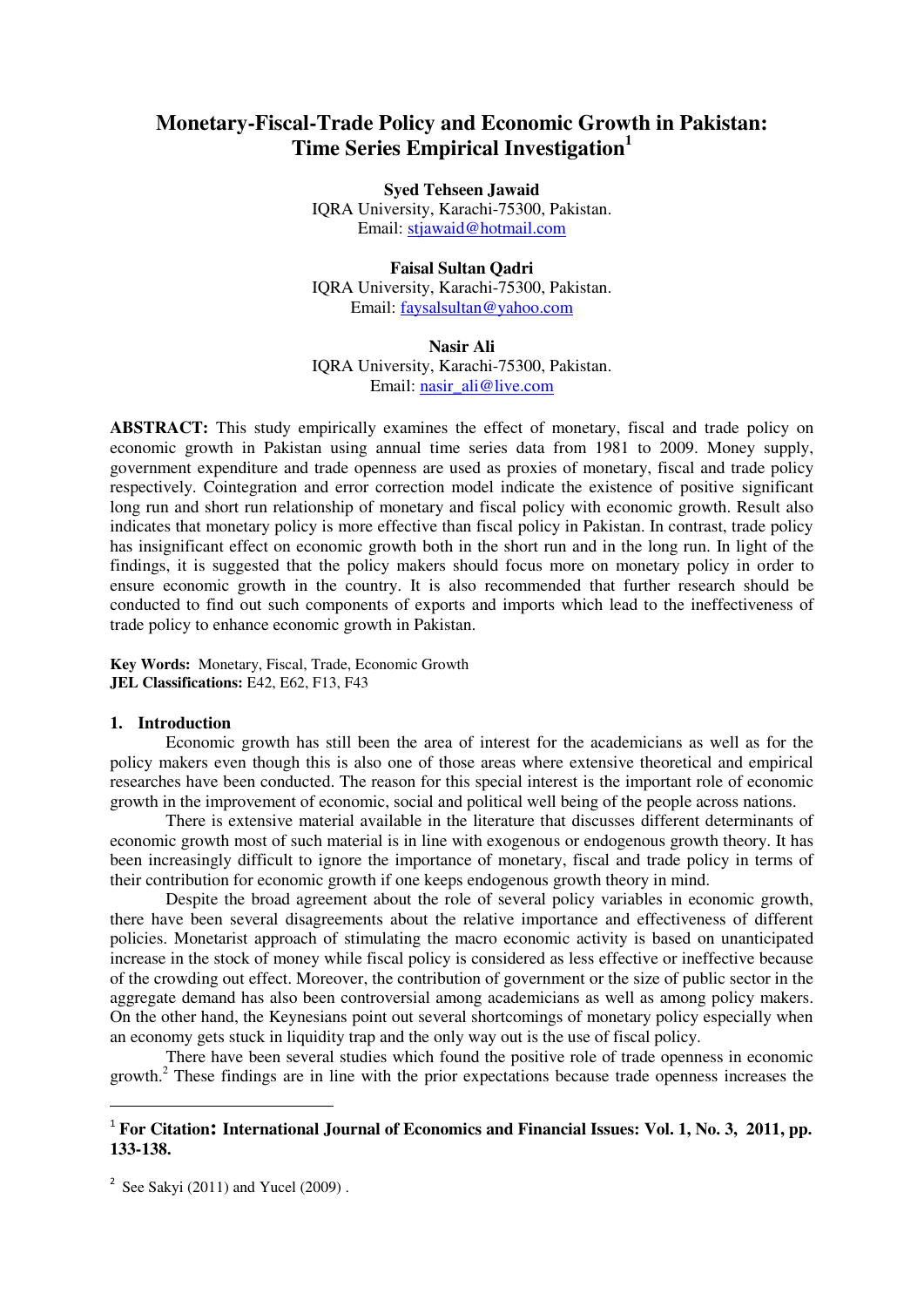efficiency in the production process which affects economic activities positively. The current study is an attempt to investigate the relationship between monetary, fiscal and trade policy with the economic growth in Pakistan. The objective of the study is to see whether such relationship exists in Pakistan and more importantly, to determine the relative importance of these policies.

The study is organized in the following sections. Section 2 discusses the selected review of previous studies on the same area, section 3 explains the methodology of the current study, section 4 presents the findings and section 5 concludes the discussion and provides some policy recommendations.

## **2. Review of Literature**

Javed and Sahinoz (2005) examined the relationship between economic growth and government spending in Turkish economy with and without using money supply as an explanatory variable. The study employed a quarterly data set for the period 1992:1 to 2003:3 of GNP growth, government spending and money supply. The study checked the long run relationship among these variables by using Engle granger, Philips – Ouliaris and Johansen's co integration test while Granger test is used to check the causality. Engle granger and Philips – Ouliaris found no long run relationship between economic growth and government spending however the evidences of long run relationship were found after the inclusion of money supply in the equation. The study found bi-directional causality between economic growth and money supply after excluding government spending while uni-directional causality between government spending and money supply after excluding economic growth.

Ali et al. (2008) examines the effects of fiscal and monetary policy on economic growth by using annual time series data from 1990 to 2007 in case of South Asian countries<sup>3</sup> Autoregressive distributed lag (ARDL) model has been used. Results indicate that money supply has significant and positive effect on economic growth in both short run as well as in long run, while Fiscal policy has insignificant effect on economic growth both in the short run and long run. They conclude that monetary policy is a more powerful tool than fiscal policy enhancing the economic growth in case of South Asian countries.

Yucel (2009) analyses the relationship among financial development, trade openness and economic growth in Turkish economy by using the monthly data from January 1989 to November 2007. The authors applied Johansen and Juselius technique to check the long run relationship between variables while employed Granger causality test to find the evidences of causality. The study found that trade openness is positively while financial development is negatively related with economic growth. Granger test found the evidences of bi-literal causality between financial development, trade openness and economic growth.

Mohammad et al. (2009) examines the long run relationship among M2, inflation, government expenditure and economic growth in Pakistan by using annual time series data from 1977 to 2007. Cointegration results show that public expenditure and inflation has significant and negative effect while M2 has significant and positive effect on economic growth in the long run.

Ogunmuyiwa and Ekone (2010) investigated the relationship between money supply and economic growth in Nigeria by using the data for the period 1980-2006. The study employed OLS and Error correction mechanism in order to check the relationship while Granger causality test for checking the causality. The study found that economic growth is influenced by the level of money supply in the economy.

Jawaid et al. (2010) investigates the comparative effect of fiscal and monetary policy on economic growth in Pakistan using annual time series data from 1981 to 2009. Cointegration test confirms positive long run relationship between monetary and fiscal policy with economic growth. However, monetary policy is found to be more effective than fiscal policy in enhancing the economic growth of Pakistan. They suggested that policy makers should focus more on monetary policy than fiscal policy to ensure economic growth however, the short run relationship should also have been ehecked.

Adefeso and Mobolaji (2010) empirically examine the relative effectiveness of fiscal and monetary policy on economic growth in Nigeria. Annual time series data from 1970 – 2007 is employed. Error correction mechanism and co-integration technique have been used in the study.

 $\overline{a}$ 

<sup>&</sup>lt;sup>3</sup> These countries were Pakistan, India, Sri Lanka and Bangladesh.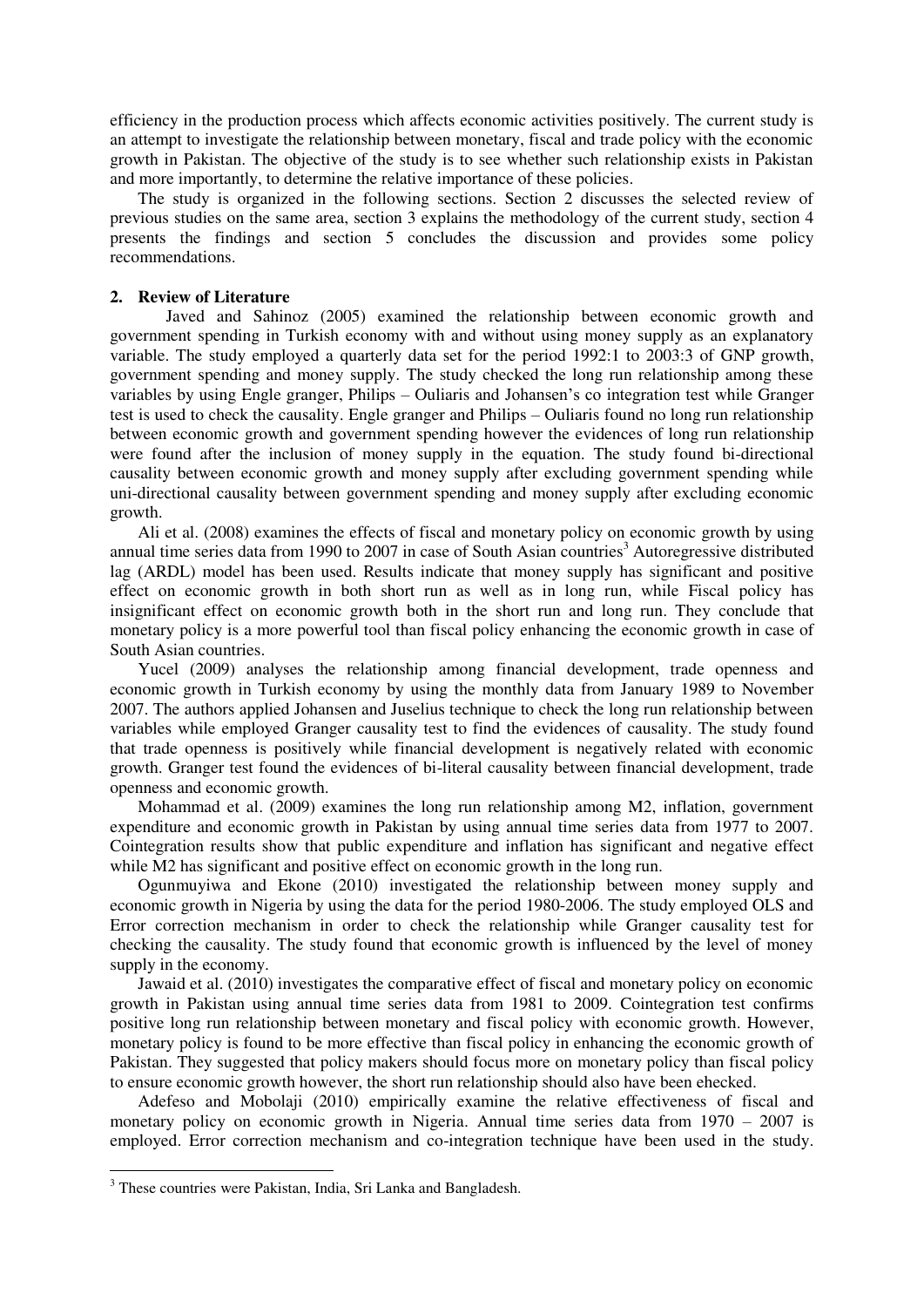Gross domestic product, broad money, government expenditure and degree of openness have been used in the study. Results indicate that the effect of monetary policy on economic growth in Nigeria is much stronger than fiscal policy. They recommended that policy makers should emphasize on monetary policy for the purpose of economic stabilization in Nigeria.

Taban (2010) re-investigate the government spending-economic growth nexus for the Turkish economy using bounds testing approach and MWALD Granger causality test by using the quarterly data from 1987:Q1 to 2006:Q4. Results show that share of total government spending and the share of government investment to GDP have significant and negative effect on growth of real per capita in the long run. On the other hand, government consumption spending to GDP ratio has insignificant effect on per capita output growth. Results also show that there is bidirectional causality between toal government spending and economic growth, unidirectional relationship running from per capita output growth to government investment to GDP ratio. .

Sakyi (2011) tested the relationship among trade openness, foreign aid and economic growth in Ghana by using the data set for the period 1984 – 2007. The econometric technique of auto regressive distributive lag model was used to assess the existence of long run relationship. The study found positive short run and long run relationship among trade openness, foreign aid and economic growth. The study also found that the coefficient of labor force participation rate and share of government spending in GDP is significantly and negatively related to economic growth. The study recommended that government should make the policies keeping this negative relationship in mind.

#### **3. Empirical Strategy**

 In accordance with the empirical studies, the equation for economic growth is expressed as a function of money supply (MS), government expenditure (GE) and trade openness (TO). Following equation is used to examine the effect of monetary, fiscal and trade policy on economic growth:

$$
GDP_t = \alpha_0 + \alpha_1 MS_t + \alpha_2 GE_t + \alpha_3 TO_t + \varepsilon_t
$$
\n(3.1)

In equation 3.1, MS represents money supply which is used as a proxy for monetary policy<sup>4</sup>, The variable GE represents government expenditure which is used as a proxy for fiscal policy<sup>5</sup> and TO measures trade openness which is proxied by the share of export and import to GDP which is employed as a proxy for trade policy.<sup>6</sup> All the data sets used in this study from 1981 to 2009 are taken from various issues of Pakistan economic survey, government of Pakistan and handbook of statistics on Pakistan economy, State bank of Pakistan.

#### **4. Estimation and Results**

To determine the existence of long run relationship among the considered variables, conventional unit root tests namely Phillip-Perron (PP) and Augmented Duckey Fuller (ADF) are applied. Results of both tests are given in Table I.

| Variables  | <b>ADF</b> test statistics |         |         |         | <b>PP</b> test statistics |         |         |         |
|------------|----------------------------|---------|---------|---------|---------------------------|---------|---------|---------|
|            | I(O)                       |         | I(1)    |         | I(0)                      |         | I(1)    |         |
|            |                            | C & T   |         | C & T   |                           | C & T   |         | C & T   |
| <b>GDP</b> | $-1.86$                    | $-2.22$ | $-3.52$ | $-3.67$ | $-1.70$                   | $-2.26$ | $-3.50$ | $-3.67$ |
| <b>MS</b>  | $-0.19$                    | $-2.49$ | $-3.77$ | $-3.68$ | $-0.19$                   | $-1.94$ | $-3.80$ | $-3.71$ |
| <b>GE</b>  | $-0.04$                    | $-2.21$ | $-4.06$ | $-3.97$ | $-0.07$                   | $-1.66$ | $-4.07$ | $-3.98$ |
| <b>TO</b>  | $-2.17$                    | $-2.36$ | $-6.11$ | $-5.88$ | $-2.21$                   | $-2.41$ | $-6.06$ | $-5.85$ |

**Table I. Stationarity Test Results** 

*Note:* The critical values for ADF and PP tests with constant (C) and with constant and trend (C&T) at  $1\%$ ,  $5\%$  and  $10\%$  level of significance are  $-3.711$ ,  $-2.981$ ,  $-2.629$  and  $-4.394$ ,  $-612$ , -3.243 respectively.

Source: Authors' estimation.

l

 $4$  See Jawaid *et al* (2010) and Ali, Irum and Ali (2008).

 $<sup>5</sup>$  See Adefeso and Mobolaji (2010) and Ajisafe and Folorunso (2002).</sup>

<sup>&</sup>lt;sup>6</sup> Any type of trade policy affects the volume of trade (exports and imports). So, in this study we use trade openness as a proxy of trade policy.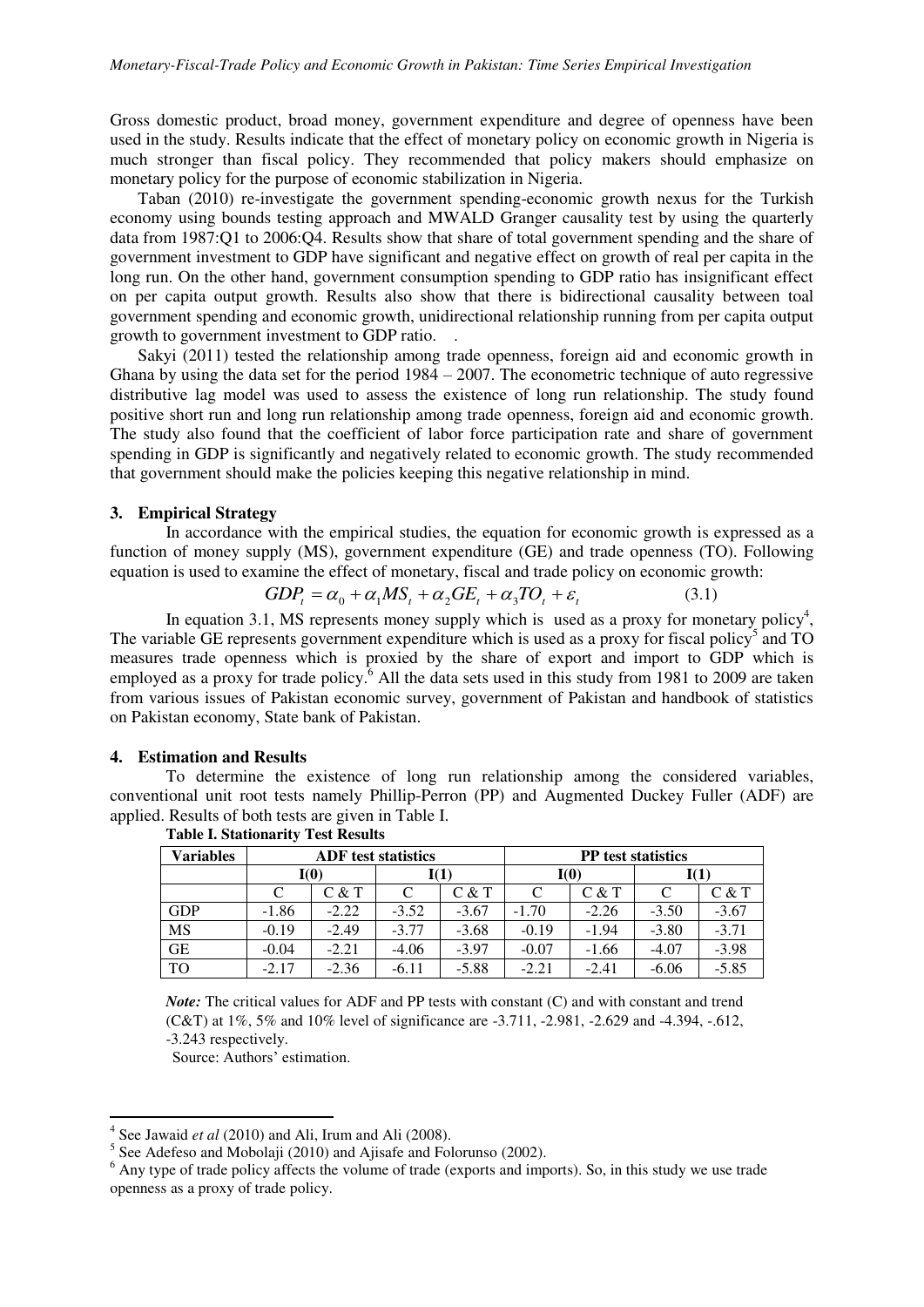From above table it is clear that all variables in equation 3.1 are integrated of order one i.e [*I(1)*]. This shows that different combination of these series may reveal long run relationship. We, therefore proceed with cointegration test. The test result indicates the existence of autocorrelation in the model. This implies that coefficients are no longer efficient.<sup>7</sup> Cochrane-Orcutt iterative procedure has been applied to remove the autocorrelation in the model.<sup>8</sup> The results after removing autocorrelation are given in Table II.

| Variables  | <b>Coefficient</b> | t-statistics         | Prob.  |
|------------|--------------------|----------------------|--------|
| Constant   | 3.828              | 87.68                | 0.00   |
| MS         | 0.242              | 4.96                 | 0.00   |
| <b>GE</b>  | 0.102              | 1.83                 | 0.07   |
| TO.        | 0.104              | 0.69                 | 0.49   |
| Adj. $R^2$ | 0.98               | <b>F</b> -statistics | 717.27 |
| D.W        | 1.40               | Prob.                | 0.000  |

 **Table II. Long run Determinants of Economic Growth.** 

Source: Authors' estimations

Table II indicates that monetary and fiscal policies have positive significant effect on economic growth. Coefficient of monetary policy is greater than fiscal policy. This shows that the monetary policy is more effective than fiscal policy to enhance economic growth in the country. These findings are consistent with the results of Jawaid *et al* (2010). On the other hand, trade policy has insignificant effect on economic growth which is consistent with Adefeso and Mobolaji (2010). One of the possible reasons is currency depreciation. There can be several reasons for this finding. Currency depreciation may leads to have the same results. Imports of consumer goods also discourage the domestic production which might result in the same relationship as found in the study.

Instead of Engle-Granger single equation based cointegration test, Johanson (1988, 1991) and extended by Johanson and Juselious (1990) is applied. Johanson and Juselious (1990) have derived two tests (Trace test and Maximum Eigen Value test) for cointegration. The result of Trace and Maximum Eigen Value test statistic are shown in table III.

| <b>Null Hypothesis</b><br>No. of $CE(s)$ | Trace<br>statistics | 5% critical<br>values | Max. Eigen<br>value statistics | 5% critical<br>values |
|------------------------------------------|---------------------|-----------------------|--------------------------------|-----------------------|
| None                                     | 80.83               | 47.85                 | 54.49                          | 27.58                 |
| At Most 1                                | 26.33               | 29.79                 | 14.37                          | 21.13                 |
| At Most 2                                | 1.95                | 5.49                  | 10.95                          | 14.26                 |

 **Table III. Cointegration Test Results** 

Source: Authors' estimations.

The above table shows that Trace and Maximum Eigen Value statistics are above the critical value of 5 percent. Hence they reject the null hypothesis of no cointegration. Therefore, the results confirms the long run relationship of economic growth with monetary, fiscal and trade policies.

Hendry's (1980) general to specific modeling approach has been used to test the short run relationship, where one lag of dependent and independent variables and one lag of error correction term have been used. After experimenting with general form, best fit model is reported in table IV.

| <b>Variable</b>           | <b>Coefficient</b> | <b>Std. Error</b>         | t-Statistic | Prob. |
|---------------------------|--------------------|---------------------------|-------------|-------|
| C                         | 0.00008            | 0.007                     | 0.011       | 0.991 |
| $D(GDP(-1))$              | 0.027              | 0.197                     | 0.140       | 0.889 |
| D(MS)                     | 0.247              | 0.097                     | 2.537       | 0.019 |
| D(GE)                     | 0.109              | 0.051                     | 2.131       | 0.045 |
| D(TO)                     | 0.175              | 0.135                     | 1.292       | 0.210 |
| $RESID(-1)$               | $-0.758$           | 0.255                     | $-2.973$    | 0.008 |
| <b>Adjusted R-squared</b> | 0.473              | F-statistic               |             | 5.495 |
| Durbin-Watson statistic   | 2.027              | Probability (F-statistic) |             | 0.002 |

 **Table IV. Results of Error Correction Model** 

Source: Authors' estimation.

l

 $7$  See Gujrati (2004), p. 454.

<sup>8</sup> See Cochrane-Orcutt (1949).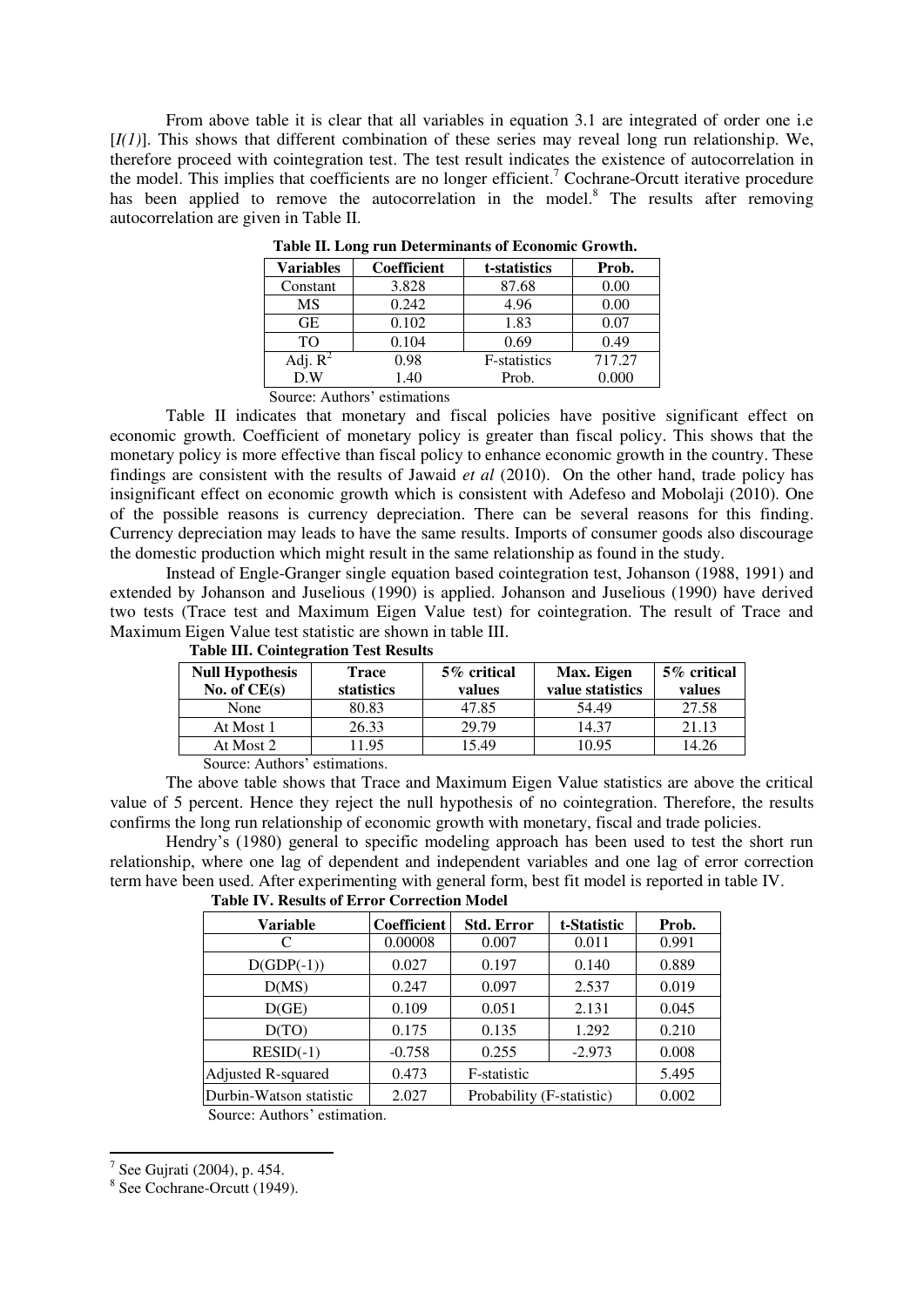The above estimates show that monetary and fiscal policies have positive significant effect on economic growth in short run. In contrast, trade policy has insignificant effect on economic growth in short run. The coefficient of error correction term has expected negative sign and highly significant. This implies that the model converges very quickly to the equilibrium value.

#### **5. Stability Analysis**

The stability of relationship is imperative for the effectiveness of monetary, fiscal and trade policies. CUSUM and CUSUM of square of recursive residual (Brown, Durbin and Evans 1975) have been used to check the stability of estimates in the long run.





Figure I show that the long run estimates of monetary, fiscal and trade policies with economic growth are stable over the sample period.

#### **6. Concluding Remarks and Policy Implications**

In large number of literature has widely been discussed the relationship between monetary, fiscal and trade policy with economic growth. This study empirically examines the effect of monetary, fiscal and trade policy on economic growth of Pakistan using annual time series data from 1981 to 2009. Money supply, government expenditure and trade openness are considered as proxies of monetary, fiscal and trade policy respectively Cointegration and error correction model indicate the existence of positive significant long run and short run relationship of monetary and fiscal policy with economic growth. Result also indicates that monetary policy is more effective than fiscal policy in Pakistan. In contrast, trade policy has insignificant effect on economic growth both in the short run and in the long run. In light of the findings, it is suggested that the policy makers should focus more on monetary policy in order to ensure economic growth in the country. It is also recommended that further research should be conducted to find out such components of exports and imports which lead to the ineffectiveness of trade policy to enhance economic growth in Pakistan.